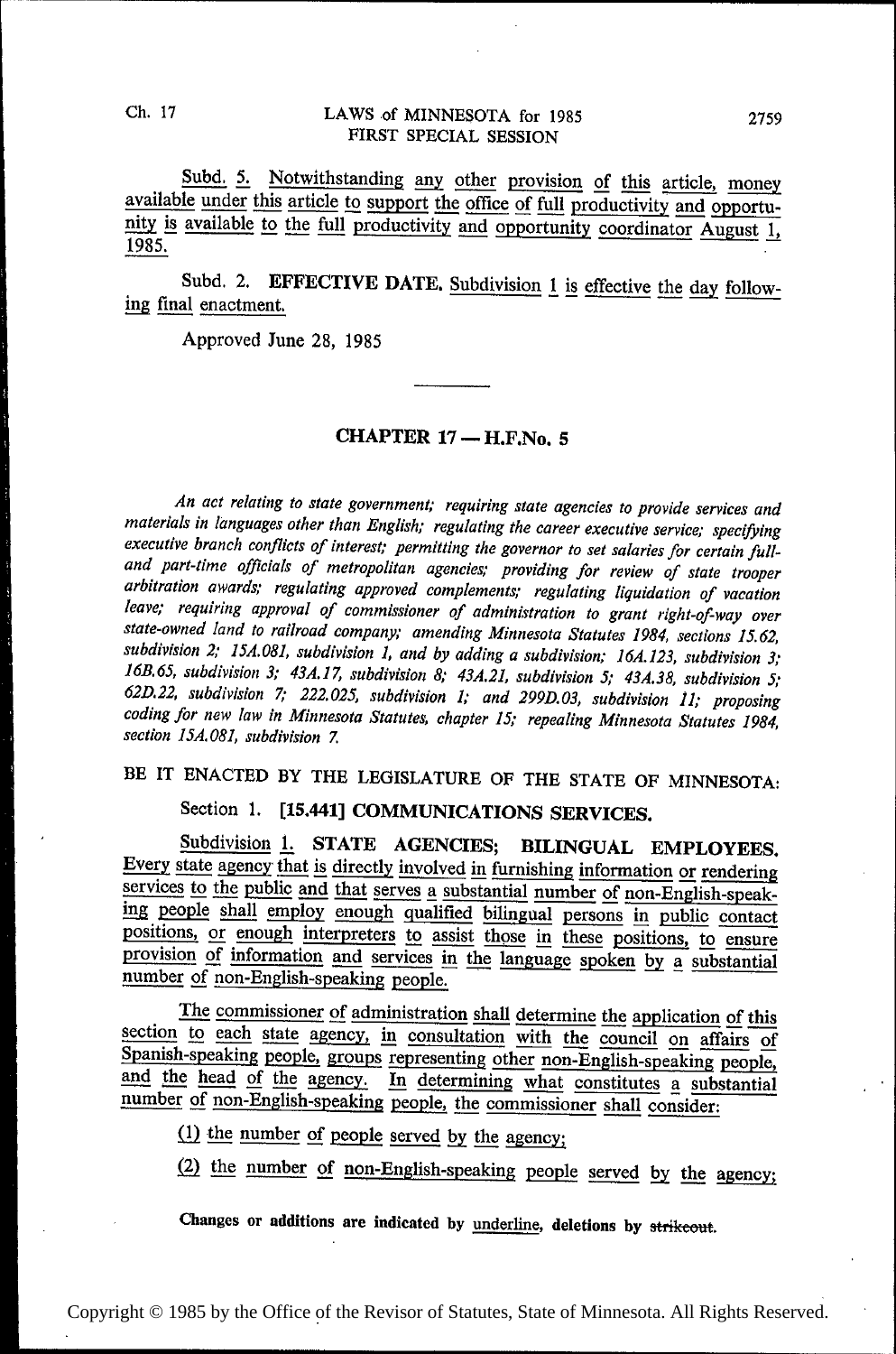(3) the frequency with which non-English-speaking people are served by the agency; and

(4) the extent to which information or services rendered by the agency affect legal rights, privileges, or duties.

Subd. 2. TRANSLATIONS OF MATERIALS EXPLAINING AGEN-CY SERVICES. Every state agency that serves a substantial number of non-English-speaking people and that provides materials in English explaining services is  $\overline{C}$  encouraged to provide equivalent materials in any non-English language spoken by a substantial number of the people served by the agency. An agency should give highest priority to providing in a non-English language materials that notify people of legal rights, duties, or privileges they are entitled to, and the steps they must take to obtain or maintain those rights, duties, or privileges. When notice  $\overline{\text{of the availableity of material explaining services available is given, orally or in}}$ writing, it should be given in English and the non-English language into which any material has been translated.

Subd. 3. TRANSLATED MATERIALS FOR LOCAL OFFICES. A state agency is encouraged to provide its local offices with written materials in the appropriate foreign language when:

(1) the local office or facility serves a substantial number of non-Englishspeaking people;

(2) written materials such as forms, applications, questionnaires, letters, or notices are used to ask or order a person to provide information or to give a person information; and

(3) the information asked for or given could affect the person's rights, duties, or privileges with regard to the agency's services or benefits.

Subd. 4. LIMITATIONS. (a) A state agency may not dismiss an employee or increase its complement to carry out the purposes of this section. A state agency need only implement this section by filling employee public contact positions made vacant by retirement or normal attrition.

(b) This section shall be implemented to the extent permissible under federal law, civil service laws governing state agencies, and collective bargaining agreements.

Sec. 2. Minnesota Statutes 1984, section 15.62, subdivision 2, is amended to read:

Subd. 2. A public employee who qualifies as a member of the a United States Olympic team for athletic competition on the world championship, Pan American, or Olympic team in a sport sanctioned by the International Olympic Committee, shall be granted a leave of absence without loss of pay or other benefits or rights for the purpose of preparing for and engaging in the competi-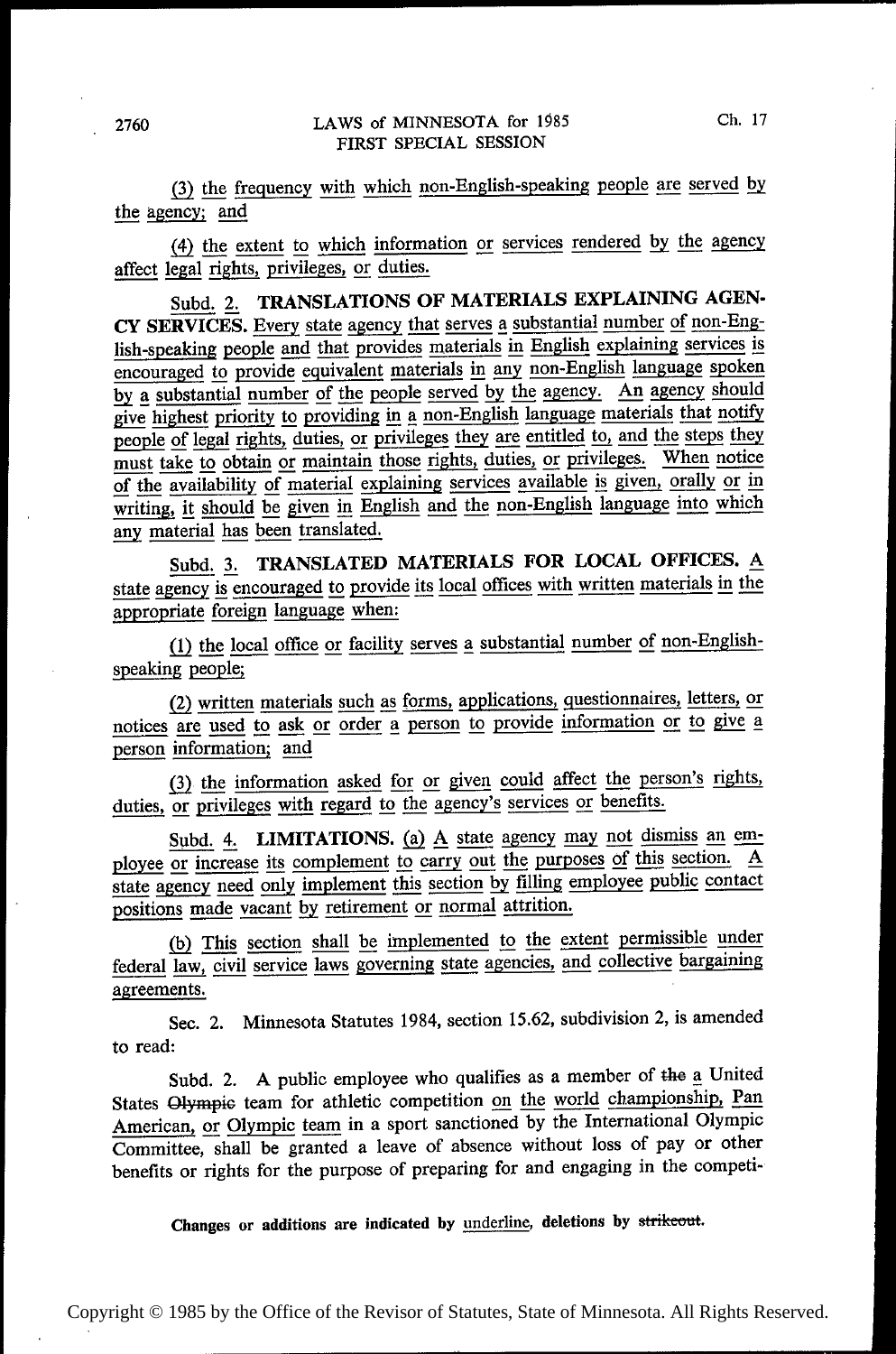tion. In no event shall the paid leave under this section exceed the period of the official Glympie training camp and Olympic competition combined or 90 calendar days in an Olympic a year, whichever is less.

See. 3. Minnesota Statutes 1984, section 15A.081, subdivision 1, is amended to read:

Subdivision 1. The governor shall set the salary rate within the ranges listed below for positions specified in this subdivision, upon approval of the legislative commission on employee relations and the legislature as provided by section 43A.18, subdivisions 2 and 5:

> Salary Range Effective July 1, 1983

Commissioner of education; \$57,500-\$70,000<br>Commissioner of finance: Commissioner of transportation; Commissioner of human services; Chancellor, community college system; Chancellor, state university system; Director, vocational technical education Executive director, state board of investment; Commissioner of administration; ' Commissioner of administration;<br>
Commissioner of agriculture;<br>
Commissioner of agriculture; Commissioner of commerce; Commissioner of corrections; Commissioner of economic security; Commissioner of employee relations; Commissioner of energy and economic development; Commissioner of health; Commissioner of labor and industry; Commissioner of natural resources; Commissioner of revenue; Commissioner of public safety; Chairperson, waste management board Chief administrative law judge; office of administrative hearings; Director, pollution control agency; Director, state planning agency; Executive director, higher education coordinating board; Executive director, housing finance agency; Executive director, teacher's retirement association; Executive director, state retirement system;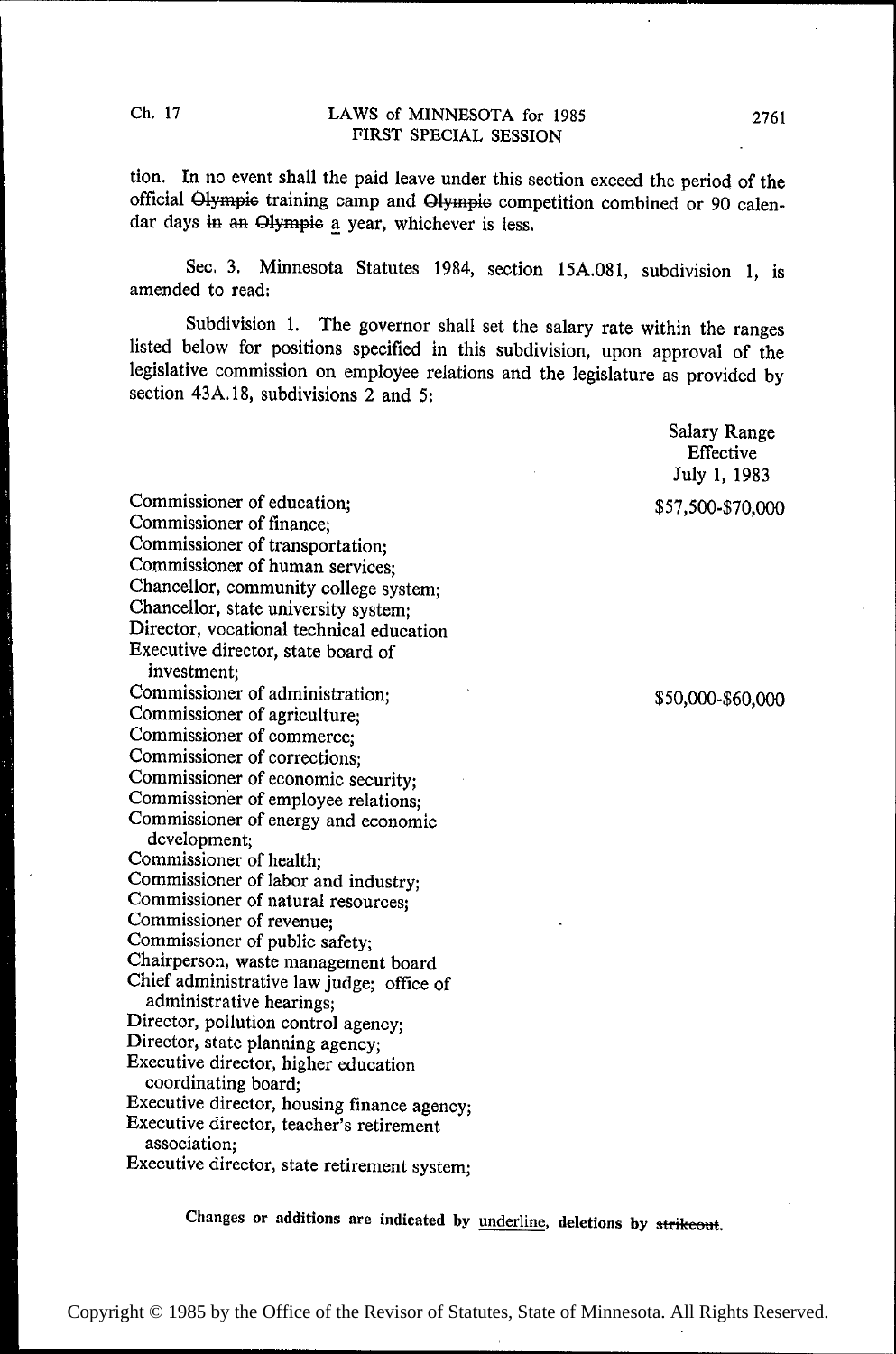Chairman, metropolitan council Chairman, regional transit board Commissioner of human rights; \$40,000-\$52,500 Director, department of public service; Commissioner of veterans' affairs; Director, bureau of mediation services; Commissioner, public utilities commission; Member, transportation regulation board; Director, zoological gardens.

Sec. 4. Minnesota Statutes 1984, section 15A.08l, is amended by adding a subdivision to read:

Subd. 7a. The governor shall set the salary rate within the range listed below for the part-time positions specified in this subdivision, upon approval of the legislative commission on employee relations and the legislature as provided by section  $43A.18$ , subdivisions 2 and 5:

> Salary Range Effective \_ July 1, 1985

Chairman, metropolitan airports  $\frac{$15,000}{$25,000}$ Chairman, metropolitan waste control commission

Sec. 5. Minnesota Statutes 1984, section 16A.123, subdivision 3, is amended to read:

Subd. 3. EXCLUSIONS. The following kinds of employees need not be counted in an agency's approved complement:

(1) part-time employees;

(2) seasonal or intermittent employees as defined by the commissioner of employee relations;

(3) summer student employees;

(4) service employees;

(5) preservice trainees in an affirmative action program approved by the commissioner of employee relations;

(6) CETA employees;

(7) repair or construction project employees; an\_d

(8) employees who have an active workers' compensation claim as defined by the commissioner of labor and industry.

Changes or additions are indicated by underline, deletions by strikeout.

Copyright © 1985 by the Office of the Revisor of Statutes, State of Minnesota. All Rights Reserved.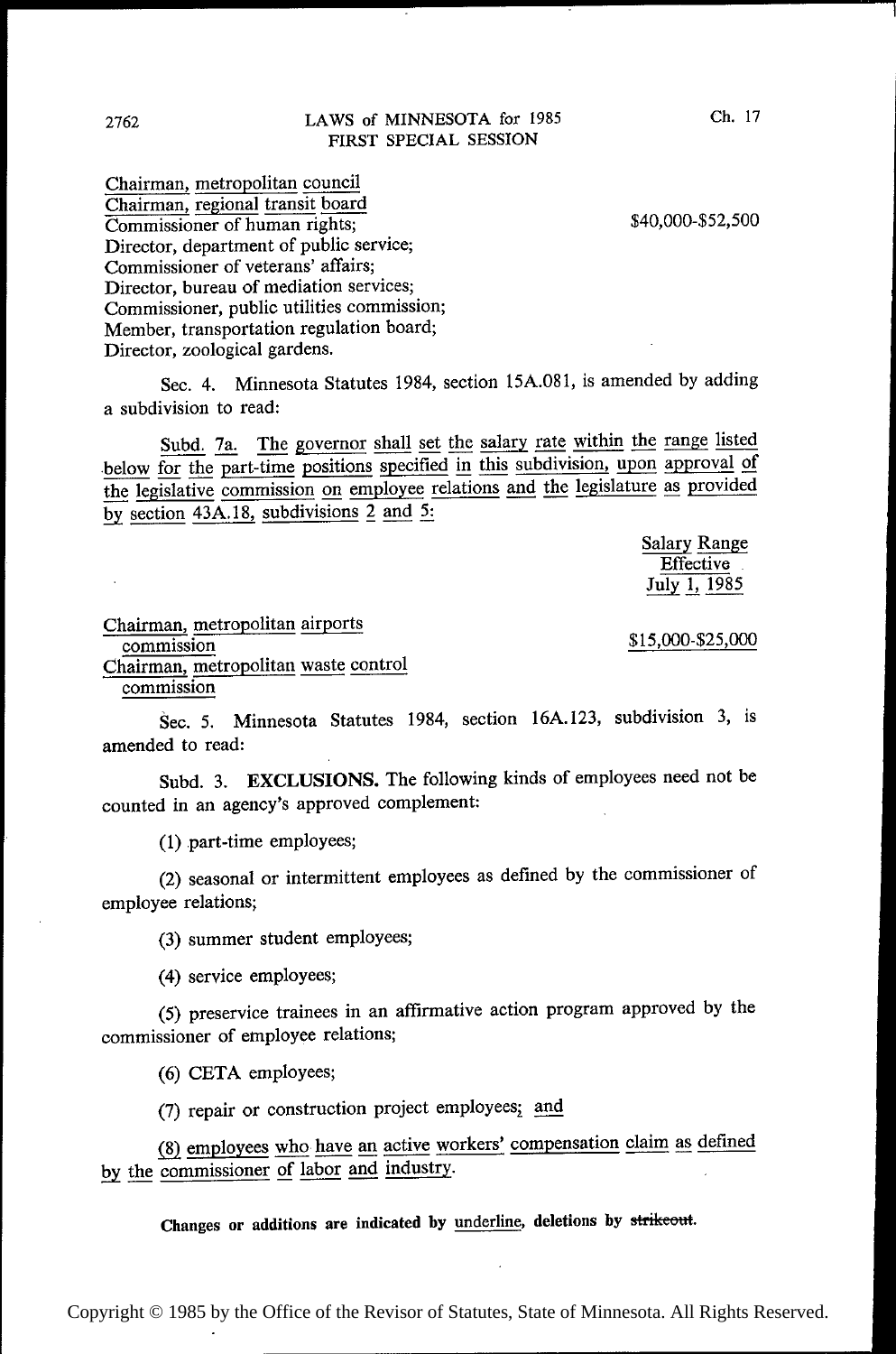The commissioner must conclude there is a need and available money before an agency hires an employee of a kind listed in this subdivision.

Sec. 6. Minnesota Statutes 1984, section 16B.65, subdivision 3, is amended to read:

Subd. 3. CERTIFICATION. The department of employee relations, with the approval of the commissioner, shall either:

(1) prepare and conduct oral, written, and practical examinations to determine if a person is qualified pursuant to subdivision 2 to be a building official, or

(2) accept documentation of successful completion of programs of training developed by public agencies, as proof of qualification pursuant to subdivision 2.

Upon a determination of qualification under either clause (1) or (2) of this section the commissioner shall issue a certificate to the building official stating that he the official is certified. Each person applying for examination and certification pursuant to this section shall pay a fee of \$20. The department of employee relations and the commissioner or his designee may establish classes of certification that will recognize the varying complexities of code enforcement in the municipalities within the state. Except as provided by subdivision 2, no person may act as a building official for a municipality unless the department of employee relations and the commissioner determine that he the official is qualified. The department of employee relations may, with the approval of the commissioner, prepare and conduct educational programs designed to train and assist building officials in carrying out their responsibilities. The commissioner shall reimburse the department of employee relations for costs of any services performed by them pursuant to this section.

Sec. 7. Minnesota Statutes 1984, section 43A.l7, subdivision 8, is amended to read:

Subd. 8. ACCUMULATED VACATION LEAVE. The commissioner of employee relations shall not agree to a collective bargaining agreement or recommend a compensation plan pursuant to section 43A.18, subdivisions 1, 2, 3, and 4, nor shall an arbitrator issue an award under sections 179A.01 to 179A.25, if the compensation plan, agreement, or award permits an employee to convert accumulated vacation leave into cash or deferred compensation before separation from state service.

This section does not prohibit the commissioner from negotiating a collective bargaining agreement or recommending approval of a compensation plan which permits an employee to receive payment for accumulated vacation leave in duration if the leave of absence is not for the purpose of accepting an unclassified position in state civil service.

Changes or additions are indicated by underline, deletions by strikeout.

Ch. 17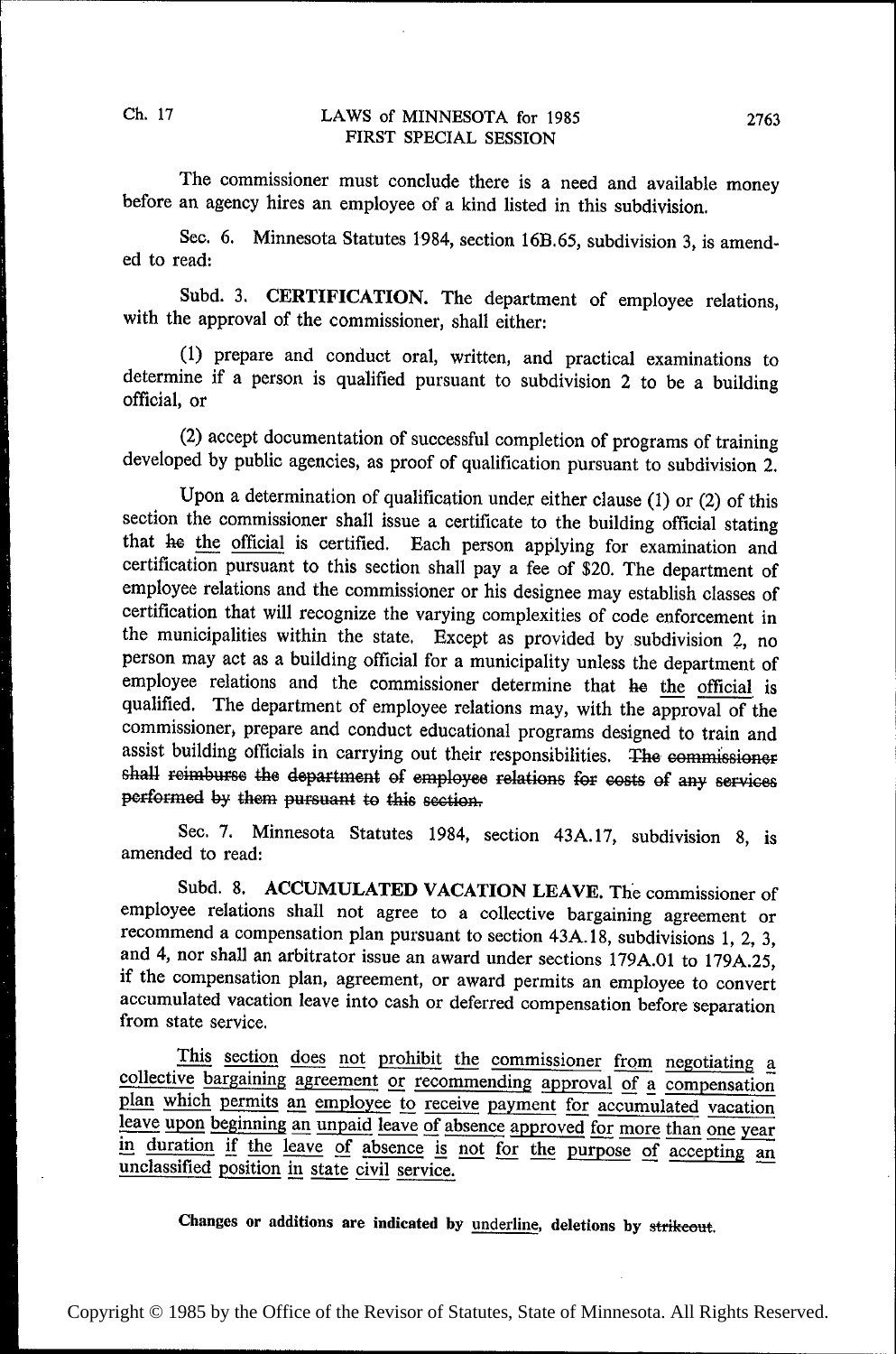Sec. 8. Minnesota Statutes 1984, section 43A.21, subdivision 5, is amended to read:

Subd. 5. CAREER EXECUTIVE SERVICE. The commissioner shall develop and administer a process to select the membership of the career executive service.

(a) The commissioner, in consultation with the agency head, shall designate persons in the elassified civil service as eligible for inclusion in the career nate persons in the classified civil service as eligible for inclusion in the career executive service. By January 1, 1985, at least 20 percent of the persons designated for inclusion in the career executive service must be women. By January 1, 1987, at least 40 percent of the persons designated for inclusion in the career executive service must be women the number of women designated for inclusion in the career executive service shall be proportional to the number of women eligible for membership. The positions designated as eligible for inclusion<br>in the career executive service shall include those that carry basic responsibilities in the career executive service shall include those that carry basic responsibilities<br>for high level professional or scientific competence, policy determination, leadership, or the internal management and administration of a department or other major unit.

(b) The commissioner shall prepare a plan for training, development, and mobility of career executive service members consistent with applicable provisions of collective bargaining agreements. The plan need not be adopted in accordance with the rulemaking provisions of chapter 14. The career executive service plan shall not contain additional compensation for members.

(c) No rights or tenure attach to a career executive service assignment. An incumbent in the career executive service may be removed from the service by the appointing authority commissioner in consultation with the agency head, provided the action is made without regard to sex, race, religion, color, creed, marital status, age, national origin, disability, or political affiliation.

~~ (d) An employee in career executive service on July 1, 1983, who is receiving compensation at a level beyond the maximum of the assigned salary range shall continue to receive that rate of pay until the rate is within the assigned salary range.

(e) The commissioner is authorized to assess agencies a fee for each employee of the agency who belongs to the career executive service in order to cover the cost of providing training and development services to members. The fee shall be established and reviewed pursuant to section 16A.128.

Sec. 9. Minnesota Statutes 1984, section 43A.38, subdivision 5, is amended to read:

Subd. 5. CONFLICTS OF INTEREST. The following actions by an employee in the executive branch shall be deemed a conflict of interest and

Changes or additions are indicated by underline, deletions by strikeout.

~

~ ~~

~ ~~

~~

~

~~

~~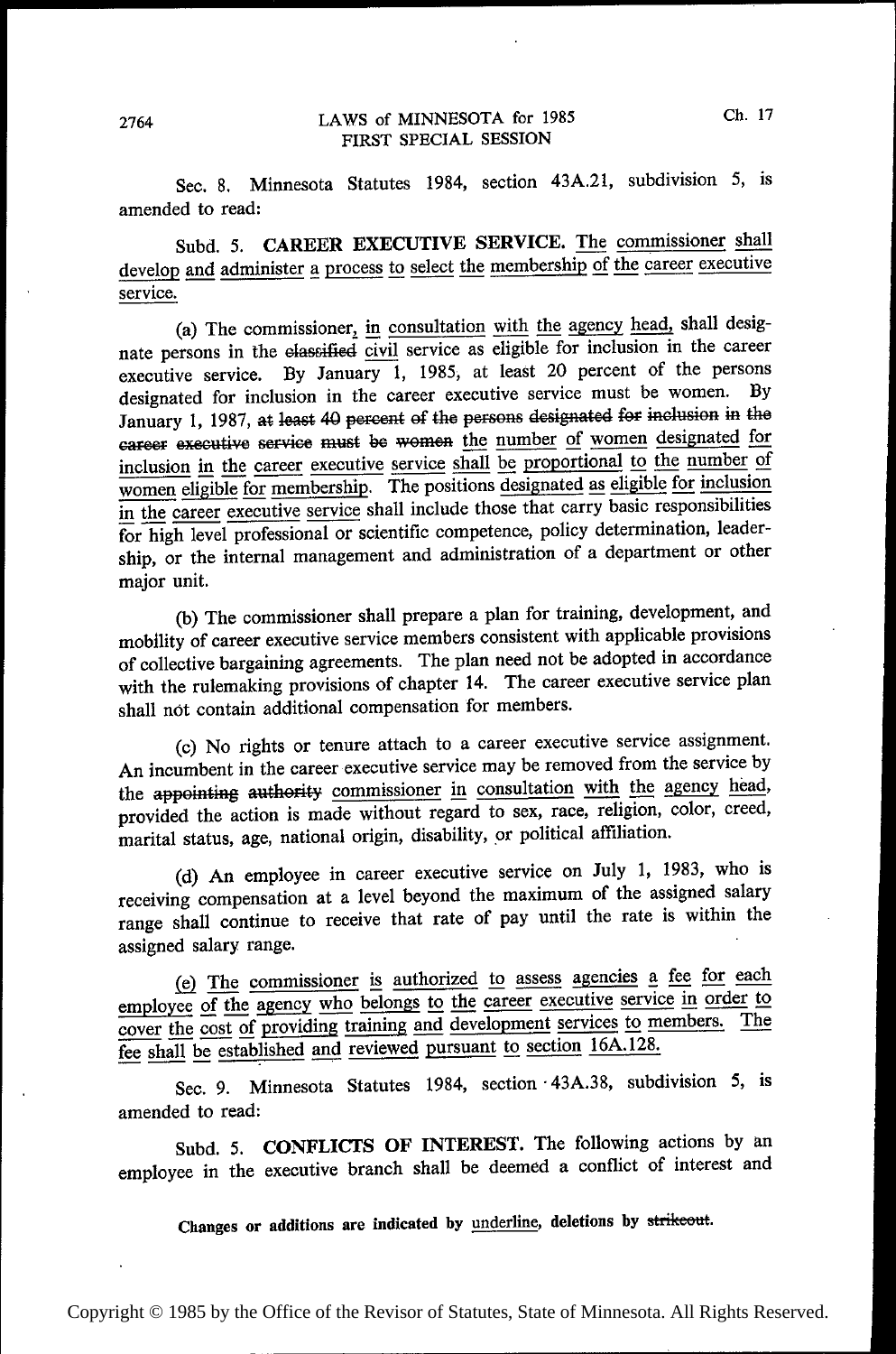subject to procedures regarding resolution of the conflicts, section 43A.39' or disciplinary action as appropriate:

(a) Use or attempted use of the employee's official position to secure benefits, privileges, exemptions or advantages for the employee or the employee's immediate family or an organization with which the employee is associated which are different from those available to the general public;

(b) acceptance of other employment or contractual relationship that will affect the employee's independence of judgment in the exercise of official duties; or

(c) actions as an agent or attorney in any action or matter pending before the employing agency except in the proper discharge of official duties or on the employee's behalf; or

 $(d)$  the solicitation of a financial agreement for the employee or entity other than the state when the state is currently engaged in the provision of the other than the state when the state is currently engaged in the provision of the services which are the subject of the agreement or where the state has expressed an intention to engage in competition for the provision of the services; unless the affected state agency waives this clause.

Sec. 10. Minnesota Statutes 1984, section 62D.22, subdivision 7, is amended to read:

Subd. 7. A licensed health maintenance organization shall be deemed to be a prepaid group practice plan for the purposes of chapter be a prepaid group practice plan for the purposes of chapter 43A and shall may<br>be allowed to participate as a carrier for state employees subject to any collective bargaining agreement entered into pursuant to chapter 179 179A and reasonable restrictions applied to all carriers. The commissioner of employee relations may refuse to allow a health maintenance organization to continue as a carrier if it was selected by less than 200 employees in the preceding benefit year pursuant to section 43A.23.

Sec. 11. Minnesota Statutes 1984, section 222.025, subdivision 1, is amended to read:

Subdivision 1. Any railroad company desiring a right-of-way over any state owned land, except tax forfeited land, may make application therefor to the state agency charged by law with jurisdiction over such land. The application shall be in such form as the state agency to which application must be made prescribes. If such agency, with the approval of the executive council commissioner of administration of the state of Minnesota, determines that it is in the public interest that the right of way be granted, the governor shall execute and deliver to such railroad company an instrument in writing conveying an easement for right of way purposes over the land designated by such agency, with the approval of said executive council commissioner of administration. Said easement shall continue so long as the land which is subject thereto shall be occupied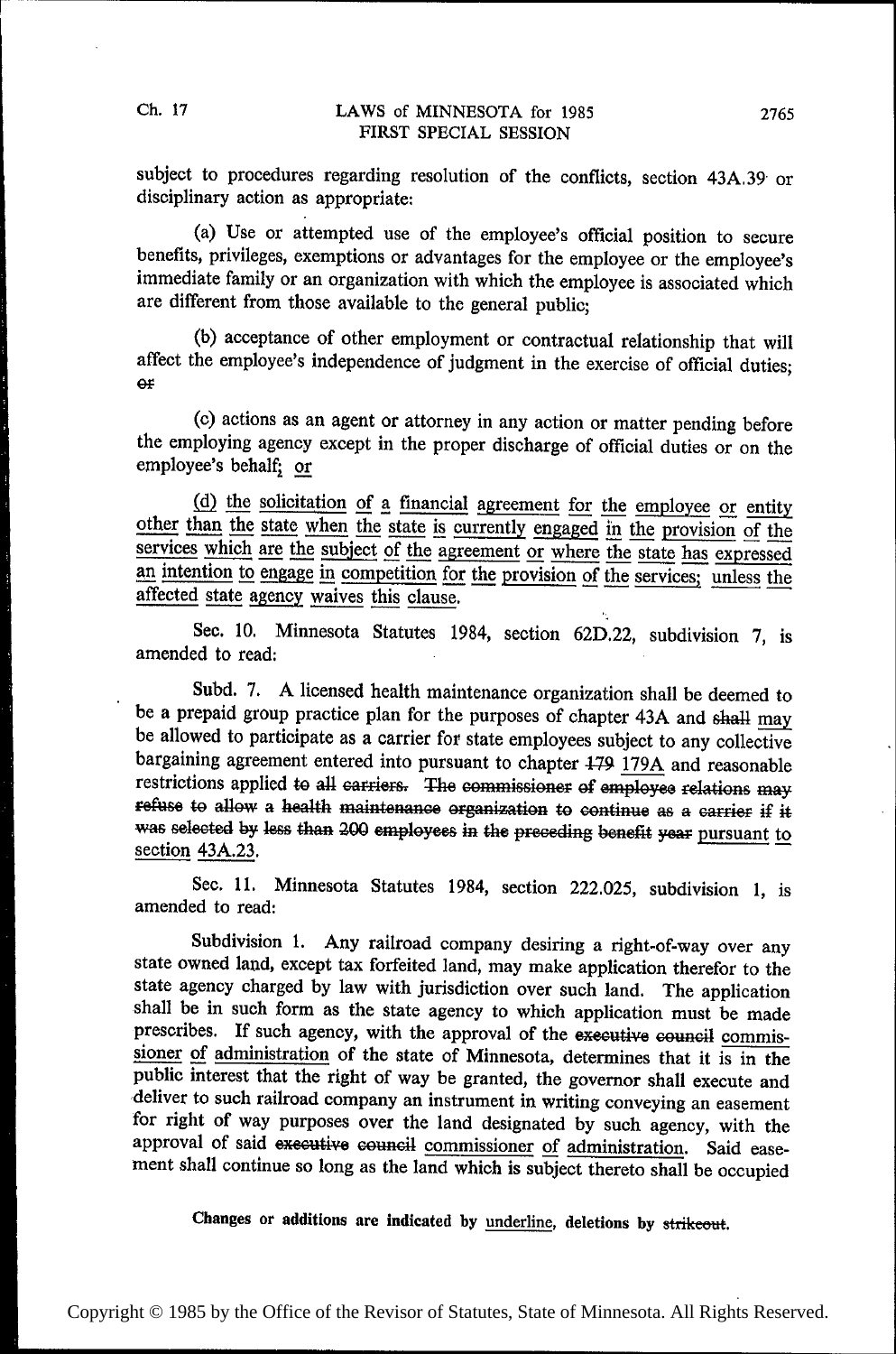by the railroad company for railroad purposes. Every such easement shall reserve to the state all minerals and mineral rights of whatever nature, with the right to enter upon said land to explore for such minerals at any time, and the right to enter upon said land to mine and remove the same upon six months' written notice from the state to the railroad company, provided, however, that the state agency shall negotiate for a new location for said railroad right of way, if needed by the railroad, over state land and when a new location has been procured, the railroad company shall promptly move to the new location. If such written notice is given, the railroad company shall, without any cost or obligation to the state, remove its railway and other structures from the land for which the easement was given; and all property, of whatever nature, not removed by said railroad company within said six month period shall become, upon the expiration of said period, the absolute property of the state. Upon the expiration of said period, all right, title and interest of the railroad company in and to such easement shall terminate and revert to the state without the doing of any act by the state except the giving of the aforesaid notice. If such easement ceases to be used by the railroad company for railroad purposes, the interest of the railroad company also shall terminate and revert to the state, without the doing of any act by the state. As the consideration for the granting of such easement by the state, the railroad company shall pay to the state treasurer the fair market value of the land which is subject to the easement, or that amount which is fixed by the constitution and laws of this state as the minimum price for the sale of such land, whichever is greater. No instrument conveying such easement shall be executed by the governor until said amount has been paid to the state. The fair market value shall be determined by the appraisal of the state agency charged by law with jurisdiction over said land, and shall be subject to the approval of said executive council commissioner of administration.

Sec. 12. Minnesota Statutes 1984, section 299D.O3, subdivision 11, is amended to read:

Subd. 11. REVIEW OF ARBITRATION AWARD. Any state trooper who is so suspended, demoted, or dismissed may have the decision or determination of the arbitrator reviewed pursuant to the Uniform Arbitrator Act in the district court of appeals the county where the trooper resides. If the decision or determination of the arbitrator is finally rejected or modified by the court, the trooper shall be reinstated in his fie position, and the commissioner shall pay to the trooper so suspended out of the funds of the state the salary or wages withheld from him pending the determination of the charges or as may be directed by the court.

Sec. 13. REPEALER.

Minnesota Statutes 1984, section 15A.081, subdivision 7, is repealed. Sec. 14. EFFECTIVE DATE.

Changes or additions are indicated by underline, deletions by strikeout.

~

~

~

~

~